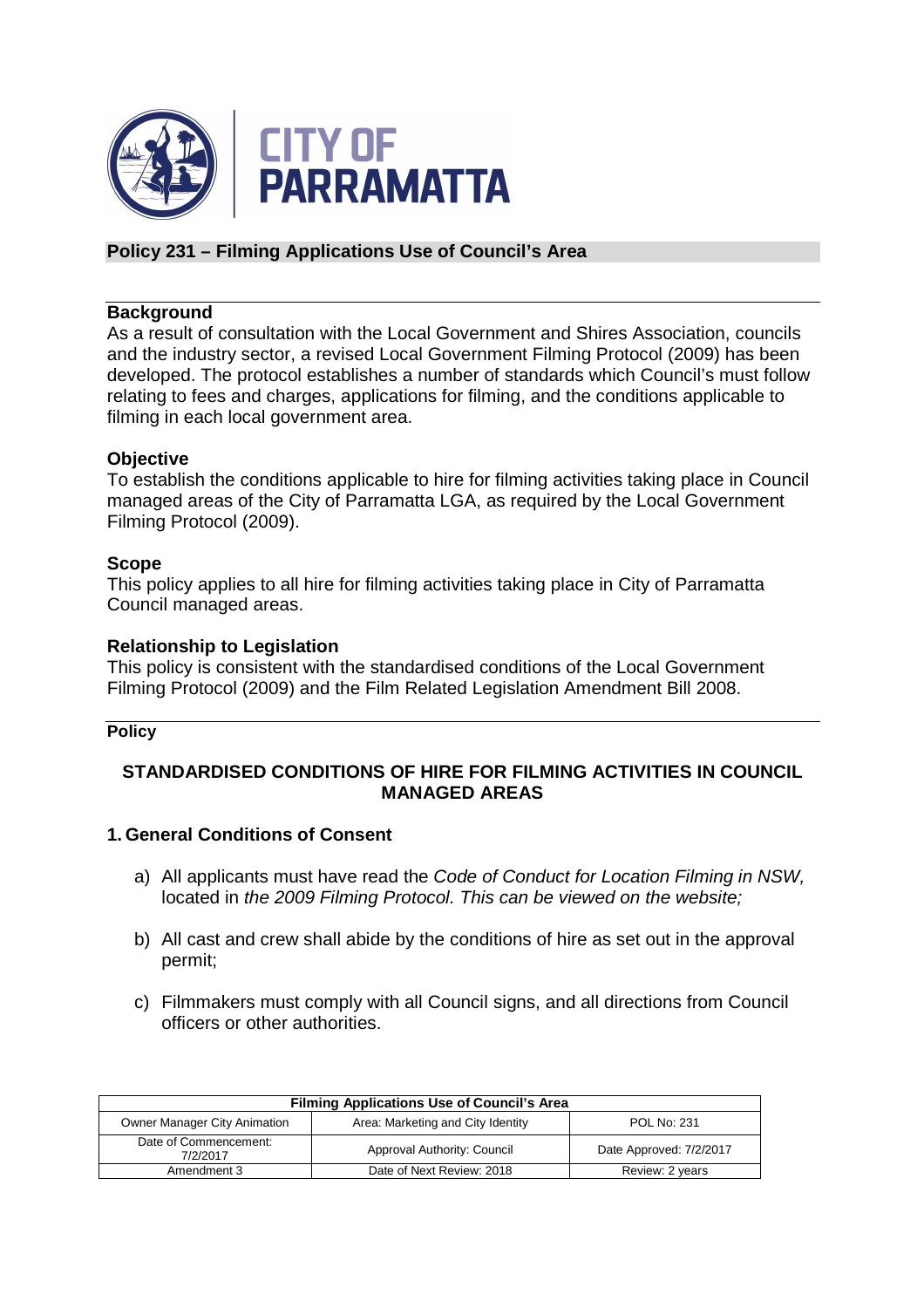

# **BEFORE THE SHOOT**

## **2. Notification**

- a) All applicants shall obtain relevant approvals for the filming activity to be conducted;
- b) Where directed by Council, the Production Company must undertake an information letter box drop and personal communication to all business proprietors, residents and other occupants in the vicinity to be completed by **(date as dictated by Council),** with any concerns or requirements raised, resolved or accommodated to the satisfaction of the Council;
- c) The information letter drop must advise residents and businesses in the area of what is planned, when and where, including details and conditions of the filming approval. It shall also provide a contact name and number for a representative at the production office and the on-site location;
- d) A copy of the information letter drop must be submitted with the application form;
- e) In accordance with the Code of Conduct for Location Filming in NSW 2009 and SEPP 4, when filming on private land, the applicant must provide Council, Police and the community five (5) days written notice of the filming activity, even if specific approvals for filming are not required;
- f) Film makers shall give particular consideration to businesses whose trade could be adversely affected by filming activities;
- g) When filming for an extended period or when undertaking activities with a high impact on community amenity, allow for community feedback on the proposed arrangements.

### **3. Brief Cast and Crew**

a) All film crew shall be thoroughly briefed on the nature and practical application of the approval given and any specific conditions or requirements attached to the filming approval.

| <b>Filming Applications Use of Council's Area</b> |                                   |                         |
|---------------------------------------------------|-----------------------------------|-------------------------|
| Owner Manager City Animation                      | Area: Marketing and City Identity | <b>POL No: 231</b>      |
| Date of Commencement:<br>7/2/2017                 | Approval Authority: Council       | Date Approved: 7/2/2017 |
| Amendment 3                                       | Date of Next Review: 2018         | Review: 2 years         |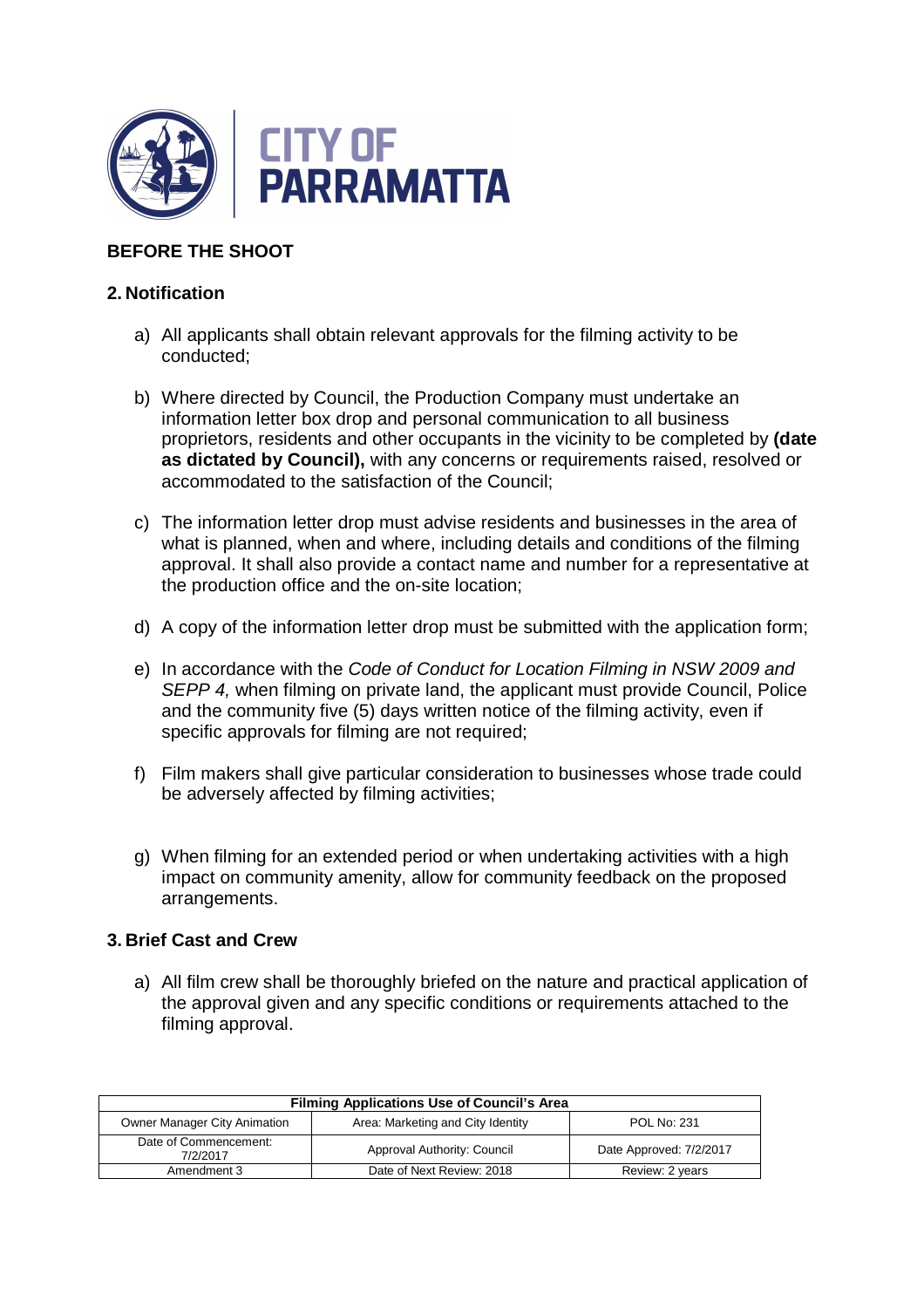

# **4. Parking**

- a) Film makers shall contact Council, with sufficient notice, to discuss parking plans for essential vehicles and unit bases, and to ascertain if a traffic management plan (TMP) is required;
- b) The applicant may consult directly with the community over parking issues, where appropriate. This may include arranging alternative parking for residents and/or assistance in access to vehicles and transport arrangements in high density residential locations. Any such assessments must be brought to the attention of Council;

## **5. Health and Safety / Risk Assessment**

- a) In accordance with the Code of Conduct for Location Filming in NSW 2009
	- a. The Production Company and Filmmakers shall carry out hazard and risk assessments of any locations or premises to be used for filming or film related activities. A location shoot is a workplace and occupational health and safety requirements must be observed;
	- b. The Production Company shall ensure the production has appropriate levels of public liability insurance and all necessary licenses and permits relating to filming activities.
- b) It is the Filmmaker's responsibility to verify immediately before commencement of activities that the location is safe and suitable for the approved use [as Council's can't be responsible for last minute hazards e.g. broken glass]

## **DURING THE SHOOT**

### **6. Parking**

- a) In accordance with the Code of Conduct for Location Filming in NSW 2009:
	- a. All crew, cast and extras must park in accordance with normal requirements unless special arrangements have been approved by the Council or Police. All crew and unit vehicles are to be legally parked at all times;

| <b>Filming Applications Use of Council's Area</b> |                                   |                         |
|---------------------------------------------------|-----------------------------------|-------------------------|
| Owner Manager City Animation                      | Area: Marketing and City Identity | <b>POL No: 231</b>      |
| Date of Commencement:<br>7/2/2017                 | Approval Authority: Council       | Date Approved: 7/2/2017 |
| Amendment 3                                       | Date of Next Review: 2018         | Review: 2 years         |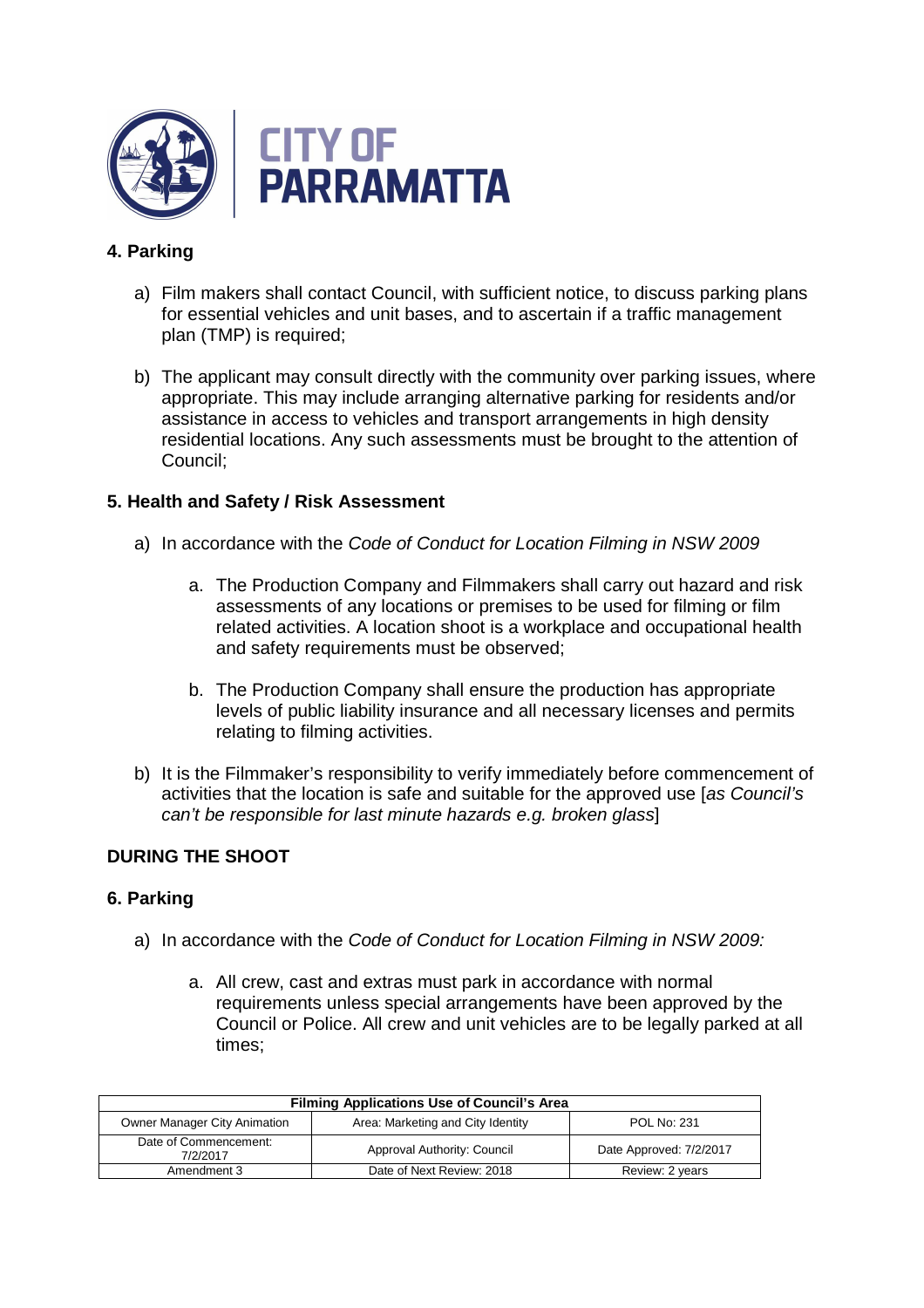

- b. Essential vehicles and unit trucks should not be parked in front of active restaurants;
- c. Generators should not be parked in front of residential buildings;
- d. The applicant shall ensure that trucks and other vehicles fit under trees to avoid damage to branches. No trees, shrubs or other vegetation are to be moved, lopped or damaged. Care must be taken with parking oversized unit trucks in order to protect trees;
- b) Unit or crew vehicles must only be parked in designated parking areas, unless otherwise stated in this permit. Parking on grassed areas is prohibited unless otherwise stated in this permit;
- c) The Production Company must ensure that only the Production Vehicles nominated in the attached Parking Permit are to be parked at the approved locations;
- d) Residential notification of changed parking conditions must be forwarded by an information letterdrop to all business proprietors, residents and other occupants in the vicinity, to be completed by (date as dictated by Council);
- e) The applicant must ensure that only the ticket parking spaces approved to be occupied shall be used, with no other kerbspace parking, such as Disabled Parking, Loading Zone, Truck Zone, Bus Zone, Bus Lane, No Stopping Zones, Transit Lanes, Clearways, Pedestrian and School Crossings, are to be occupied;
- f) The applicant shall be responsible for the barricading and monitoring of the parking location to ensure the availability of the spaces, with the time of first barricading to be determined by Council;
- g) Vehicles shall not be parked in authorised residential parking zones for longer than the period applying to the non-residents' vehicles, unless specific approval has been granted;
- h) The Production Company must ensure that any traffic control undertaken in conjunction with filming shall be conducted by Police or RTA accredited traffic controllers and shall comply with all relevant WorkCover and industry safety standards;

| <b>Filming Applications Use of Council's Area</b> |                                   |                         |
|---------------------------------------------------|-----------------------------------|-------------------------|
| Owner Manager City Animation                      | Area: Marketing and City Identity | <b>POL No: 231</b>      |
| Date of Commencement:<br>7/2/2017                 | Approval Authority: Council       | Date Approved: 7/2/2017 |
| Amendment 3                                       | Date of Next Review: 2018         | Review: 2 years         |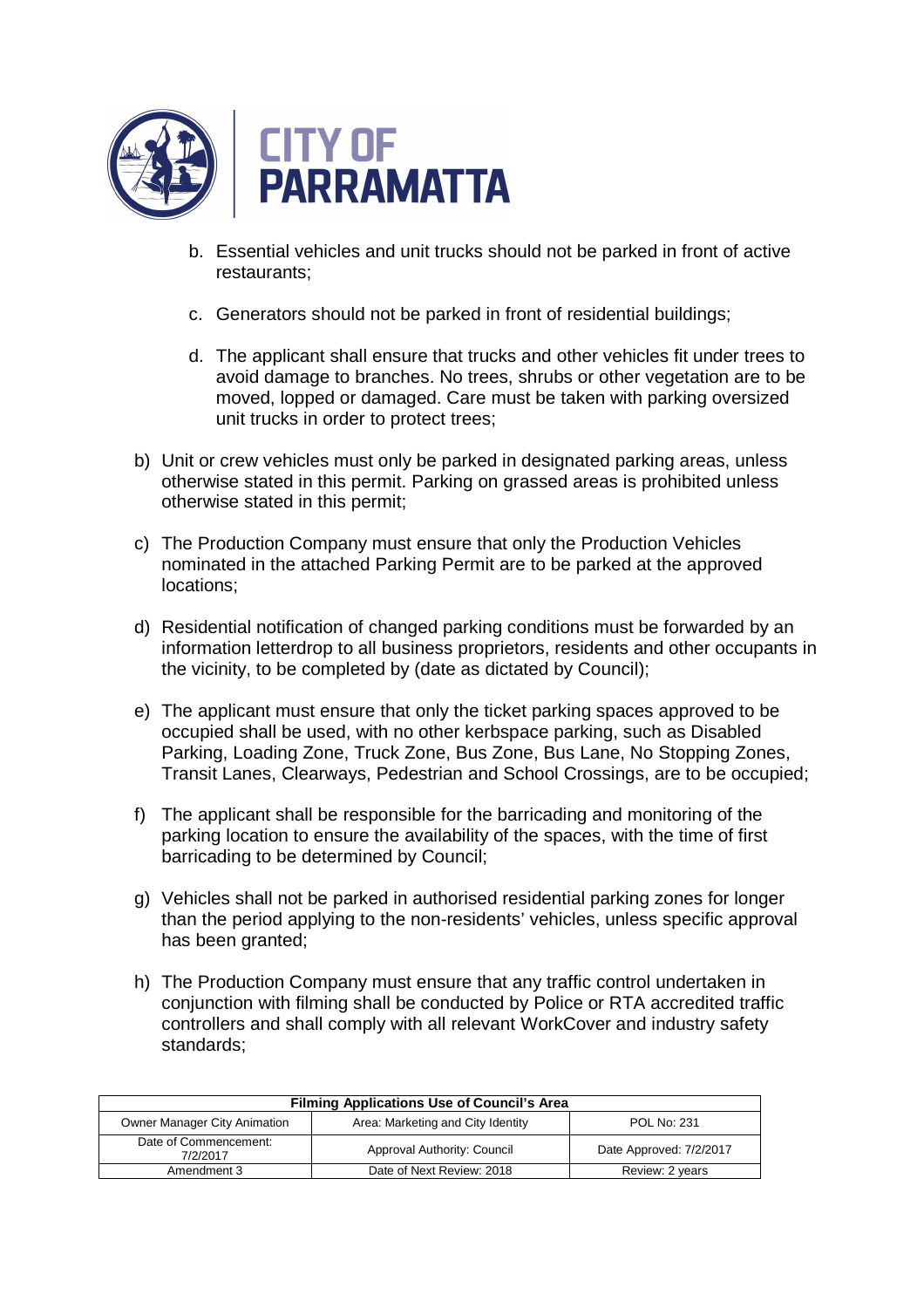

- i) The parking of any unit or crew vehicles on a state road requires RTA Approval:
- j) Vehicles proposed to be located in Bus Zones require approval from Sydney Buses;
- k) Road event permit and/or filming permit must be on-site at all times and located in a clearly visible position inside approved vehicles;
- l) Vehicles shall not block public or private driveways;
- m) A vehicle carriageway of 3.5 metres width must be maintained at all times;
- n) The applicant shall reimburse the Council for the cost of repair of any damage caused to either the public way and/or to the ticket parking machines at the approved locations, arising for the occupation of the spaces;
- o) The Production Company shall ensure that at no time during the use of the parking spaces shall any equipment or materials be left on footpaths and pathways, unless otherwise stated;
- p) Filmmakers are to locate nearby parking spaces for non-essential vehicles if a film shoot is at a location for a number of days.

## **7. Noise**

- a) All generators and other equipment that are to be used must conform to the Department of Environment and Conservation Guidelines and not create a nuisance to the amenity of the neighbours;
- b) Any noise generated by the filming and associated activities shall not give rise to an increase of 5dBA or more above the indoor background sound pressure level;
- c) Filmmakers are to keep noise to a minimum, particularly when arriving in a neighbourhood before 7.00am or during night shoots;
- d) Truck engines should not be left idling under residents' windows;
- e) Filmmakers are to ensure that all cast and crew avoid playing stereos and car radios, etc. loudly, and are mindful; of the noise level of walkie talkies near residences and businesses;

| <b>Filming Applications Use of Council's Area</b> |                                   |                         |
|---------------------------------------------------|-----------------------------------|-------------------------|
| Owner Manager City Animation                      | Area: Marketing and City Identity | <b>POL No: 231</b>      |
| Date of Commencement:<br>7/2/2017                 | Approval Authority: Council       | Date Approved: 7/2/2017 |
| Amendment 3                                       | Date of Next Review: 2018         | Review: 2 years         |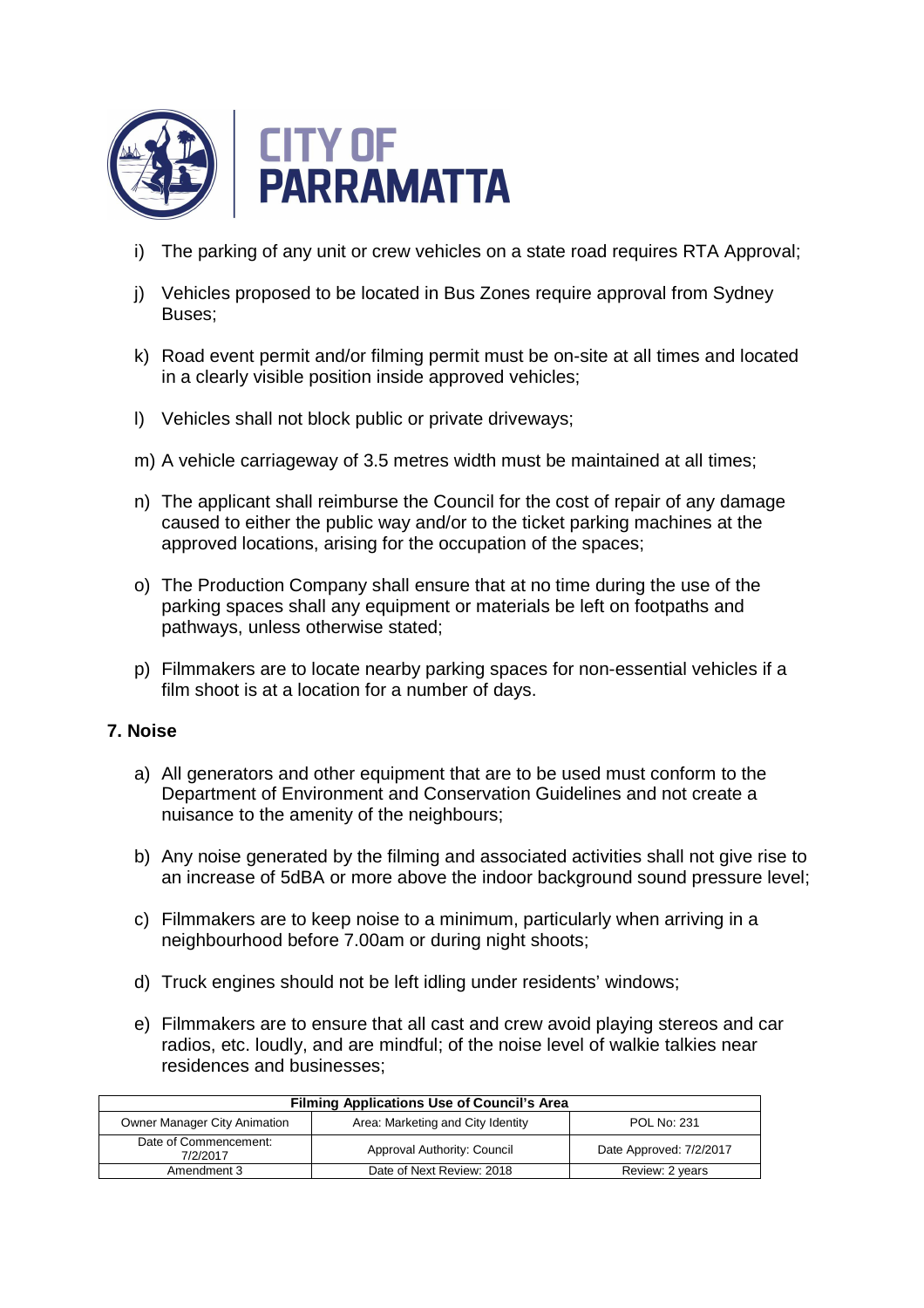

- f) Filmmakers are to seek appropriate permissions for music play back;
- g) No Amplification of any kind is to be used including loud hailers or megaphones.

# **8. Traffic (Pedestrian and Vehicular)**

- a) Production personnel must co-operate with state agencies and local council to maintain efficient traffic flows and the safety of other road users. The Production Company must ensure that the activities are undertaken without unduly disrupting stakeholders, pedestrians and/or motorists in the vicinity of the location, by at all times ensuring the right of unrestricted access and by maintaining a safe and clear footway for public use;
- b) Traffic stopping and traffic diversions must be carried out by an accredited RTA Traffic Controllers and in accordance with a traffic management plan as agreed by Council, and if necessary, the RTA;
- c) Pedestrian traffic should not be obstructed or impeded at any time, without prior Council approval;
- d) Filming approvals do not permit the closing of any public road to normal uses or disruption to traffic, including pedestrian movement, unless specifically authorised by Council;
- e) A minimum of 1.8 metres clear width on the footpath must be available for pedestrians.

## **9. Shops and Businesses**

- a) Cast and crew are not to loiter in front of shops or residences or block the access of the local community;
- b) Filmmakers shall not block buildings or keep equipment in front of buildings that are not working directly with the shoot. Equipment shall not be placed in front of closed shopfronts when there is an early call - business owners will need to open on time, and receive deliveries;
- c) Crews should be encouraged to patronage local businesses during breaks;

| <b>Filming Applications Use of Council's Area</b> |                                   |                         |
|---------------------------------------------------|-----------------------------------|-------------------------|
| Owner Manager City Animation                      | Area: Marketing and City Identity | <b>POL No: 231</b>      |
| Date of Commencement:<br>7/2/2017                 | Approval Authority: Council       | Date Approved: 7/2/2017 |
| Amendment 3                                       | Date of Next Review: 2018         | Review: 2 years         |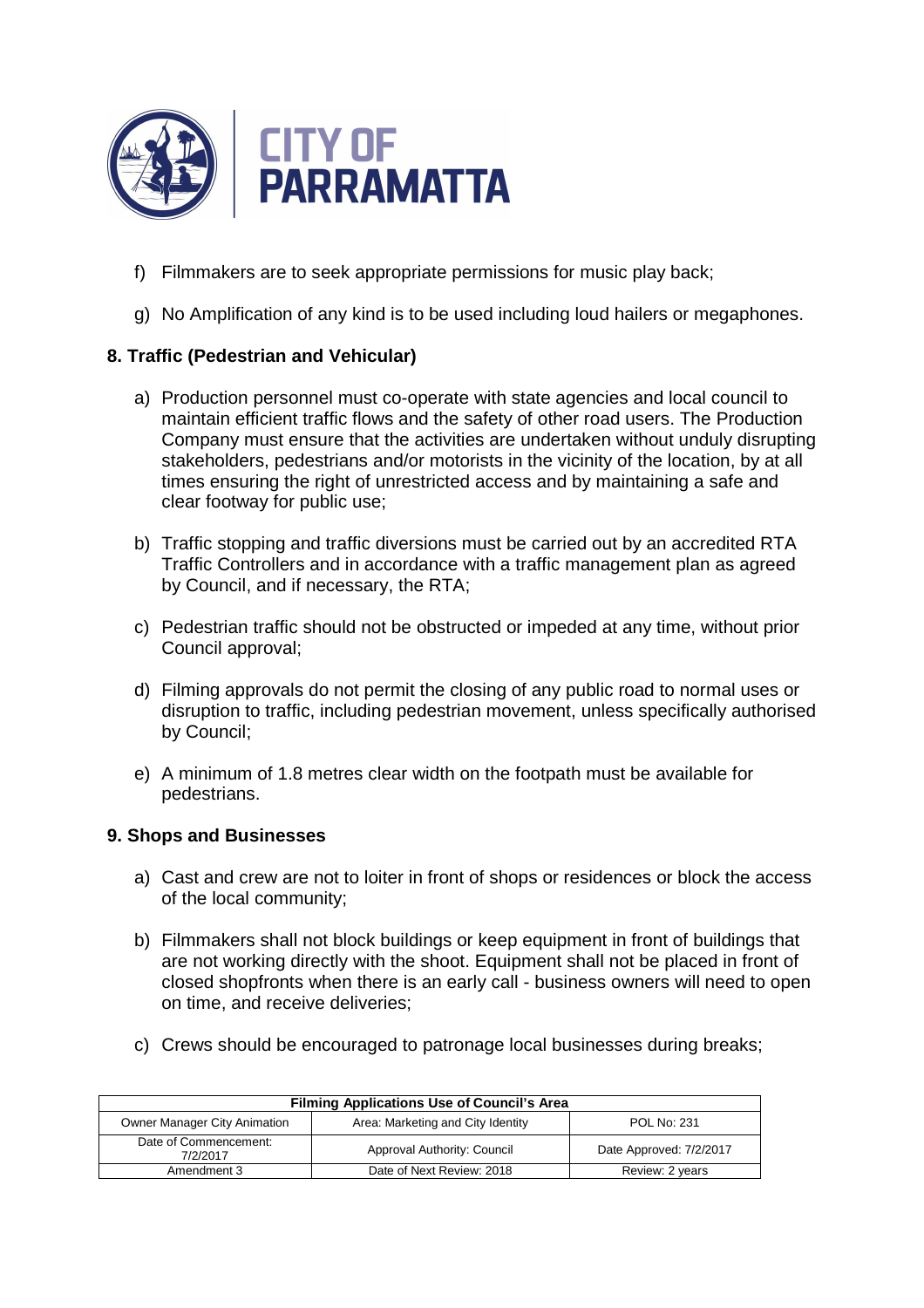

d) The applicant must minimise any potential inconvenience to local residents or adioining business premises during filming.

## **10. Evidence of Permits on Site**

- a) A copy of the filming permit (and other regulatory approval) shall be on-site all times and in the possession of the Location or the Unit Manager, who should be identifiable by all crew members;
- b) Applicants are to consult with Council and other approving authority if there are material changes to filming plans, in case an amended approval is required;
- c) Council reserves the right to amend or cancel this approval at any time.

## **11. Emergency and Essential Services Access**

a) In accordance with the Code of Conduct for Location Filming in NSW 2009, access to fire exits or utilities (e.g. electricity, water, telephone lines) and emergency vehicle access must not be impeded.

### **12. Communication**

a) Filmmakers are report any damage to the site as soon as possible and be able available to verify that the conditions of approval are met.

### **13. Removal of Litter**

- a) The applicant shall ensure that all litter is removed before the end of each day's filming;
- b) The Production Company shall ensure that the area to be used for filming and related filming activities shall be maintained in a clean and tidy condition to the satisfaction of the Council with all waste materials bagged and removed from the site by the Production Company;
- c) Councils may require damage or cleaning bonds as deemed fit. Any costs involved for any extraordinary cleaning subsequently required during or after the shoot, which is to be undertaken by the Council, will be borne by the applicant.

| <b>Filming Applications Use of Council's Area</b> |                                   |                         |
|---------------------------------------------------|-----------------------------------|-------------------------|
| Owner Manager City Animation                      | Area: Marketing and City Identity | <b>POL No: 231</b>      |
| Date of Commencement:<br>7/2/2017                 | Approval Authority: Council       | Date Approved: 7/2/2017 |
| Amendment 3                                       | Date of Next Review: 2018         | Review: 2 years         |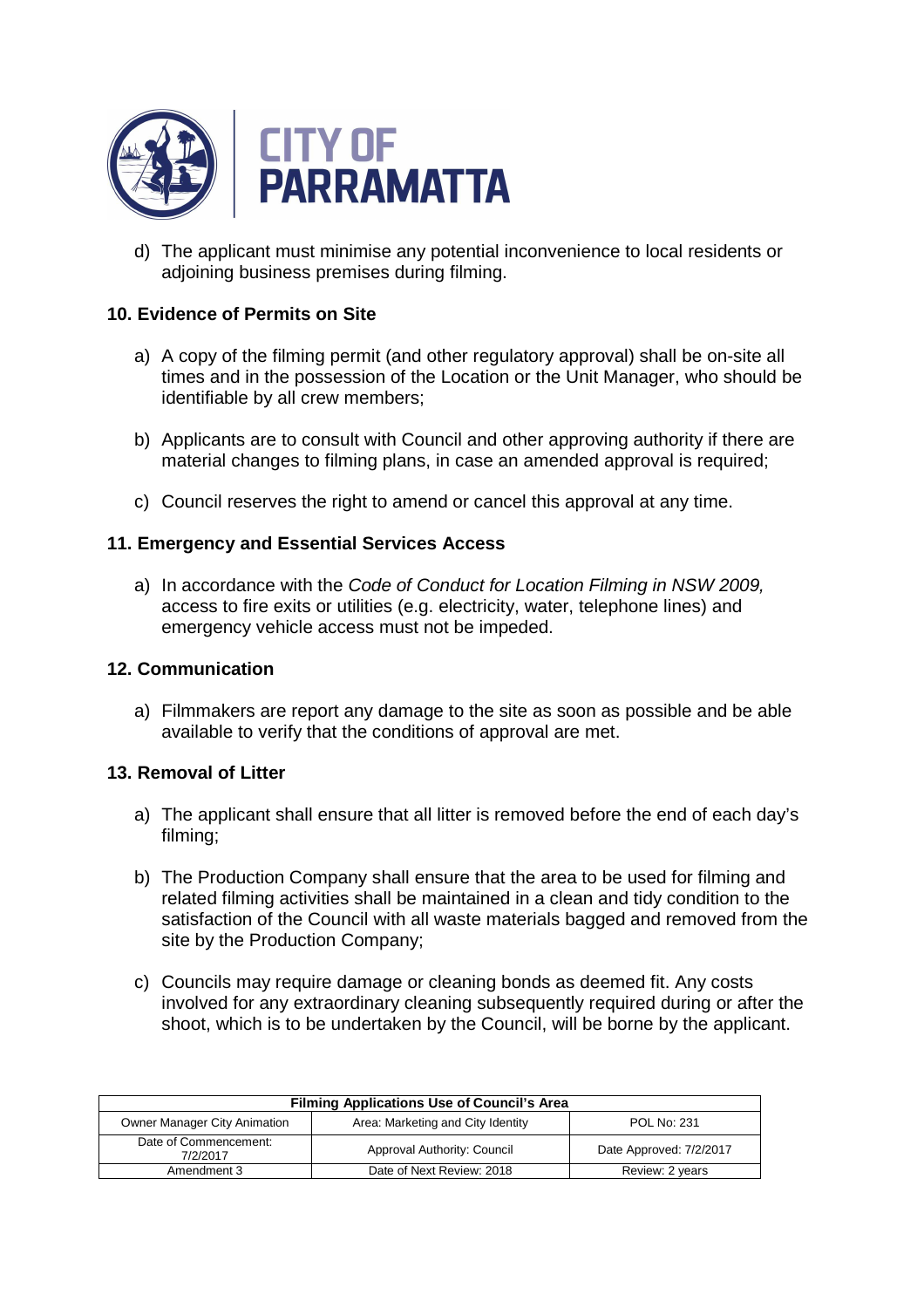

## **14. Risk Management / Occupational Health and Safety**

- a) Filmmakers, cast and crew are to abide by film industry safety practices, especially in relation to special effects, stunts and the use of firearms and weapons;
- b) All cables located on footpaths are to be covered by Work Cover approved ramps and / or other safety measures;
- c) Appropriate safety measures and hazard markers must be in place to prevent injury or harm to the public and production crew;
- d) All lighting must be directed away from motorists on nearby carriageways and from residential premises.

## **AFTER THE SHOOT**

15. Leave the location clean and tidy and in its pre-filming condition;

- a) Only leave fixtures and fittings at the location where this is requested or approved by the local council;
- b) Report any damage

### **Special Conditions**

These conditions will be different for each Council and will be site or location specific.

### **ADMINISTRATION**

#### **Authorisation**

This policy is consistent with the: Local Government Filming Protocols 2009 Film Related Legislation Amendment Bill 2008 Considered by Council 25/05/2009, Minute #10715

| <b>Filming Applications Use of Council's Area</b> |                                   |                         |
|---------------------------------------------------|-----------------------------------|-------------------------|
| Owner Manager City Animation                      | Area: Marketing and City Identity | <b>POL No: 231</b>      |
| Date of Commencement:<br>7/2/2017                 | Approval Authority: Council       | Date Approved: 7/2/2017 |
| Amendment 3                                       | Date of Next Review: 2018         | Review: 2 years         |